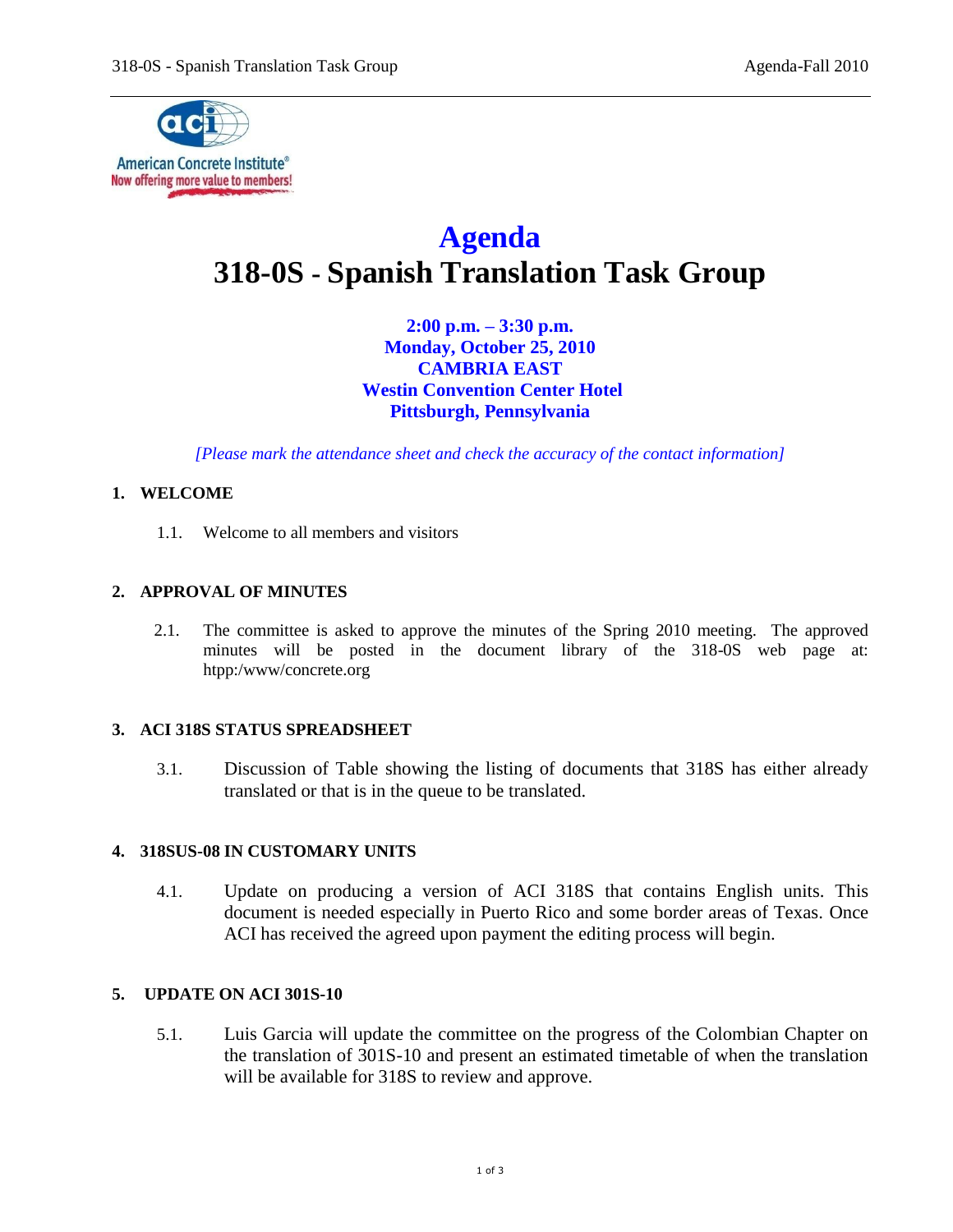## **6. DISCUSSION OF TRANSLATION OF** *"THE SUSTAINABLE CONCRETE GUIDE: STRATEGIES AND EXAMPLES"*

6.1. Luis Garcia will update the committee on the progress of the Colombian Chapter on the translation and present an estimated timetable of when the translation will be available for 318S to review and approve.

# **7. DISCUSSION OF LB10S-1 and the TRANSLATION OF THE** *"SPANISH CONTRACTOR'S GUIDE"***.**

- 7.1. Discussion of the revised tasks and assignments based on per chapter review. Committee members are asked to verify that the timetable of submitting review comments by November  $19<sup>th</sup>$  is achievable. ACI is anxious for the completion of our review so that the document can be published after the first of the year.
- 7.2. The review of the RAP documents that are associated with the Contractor's Guide will also be discussed and how the review can be integrated with the Contractor's Guide review in order to expedite the process.

## **8. DISCUSSION OF TRANSLATION OF FUTURE ACI DOCUMENTS ALREADY APPROVED BY EXECUTIVE COMMITTEE.**

8.1. The translation of future documents will be discussed with regards to available time and manpower considering the outstanding documents currently under review and considering that 318-11 and 318-13 will take precedence in the near future.

## **9. DISCUSSION OF 318-S PRODCUCING AN APPENDIX**

Discussion on how our committee should proceed with the development of an Appendix, and how 318-L and 318-S can work in conjunction to produce the Appendix or should 318-S drop this item

#### **10. OTHER BUSINESS**

10.1. Open discussion for any new business

#### **11. NEXT MEETING**

11.1. The next meeting is scheduled for April 4, 2010 at the Marriott Tampa Waterside & Westin Harbour Island in Tampa, Florida.

## **12. ADJOURNMENT**

Enclosures: *Exhibit 1.1a* Membership roster of 318-0S